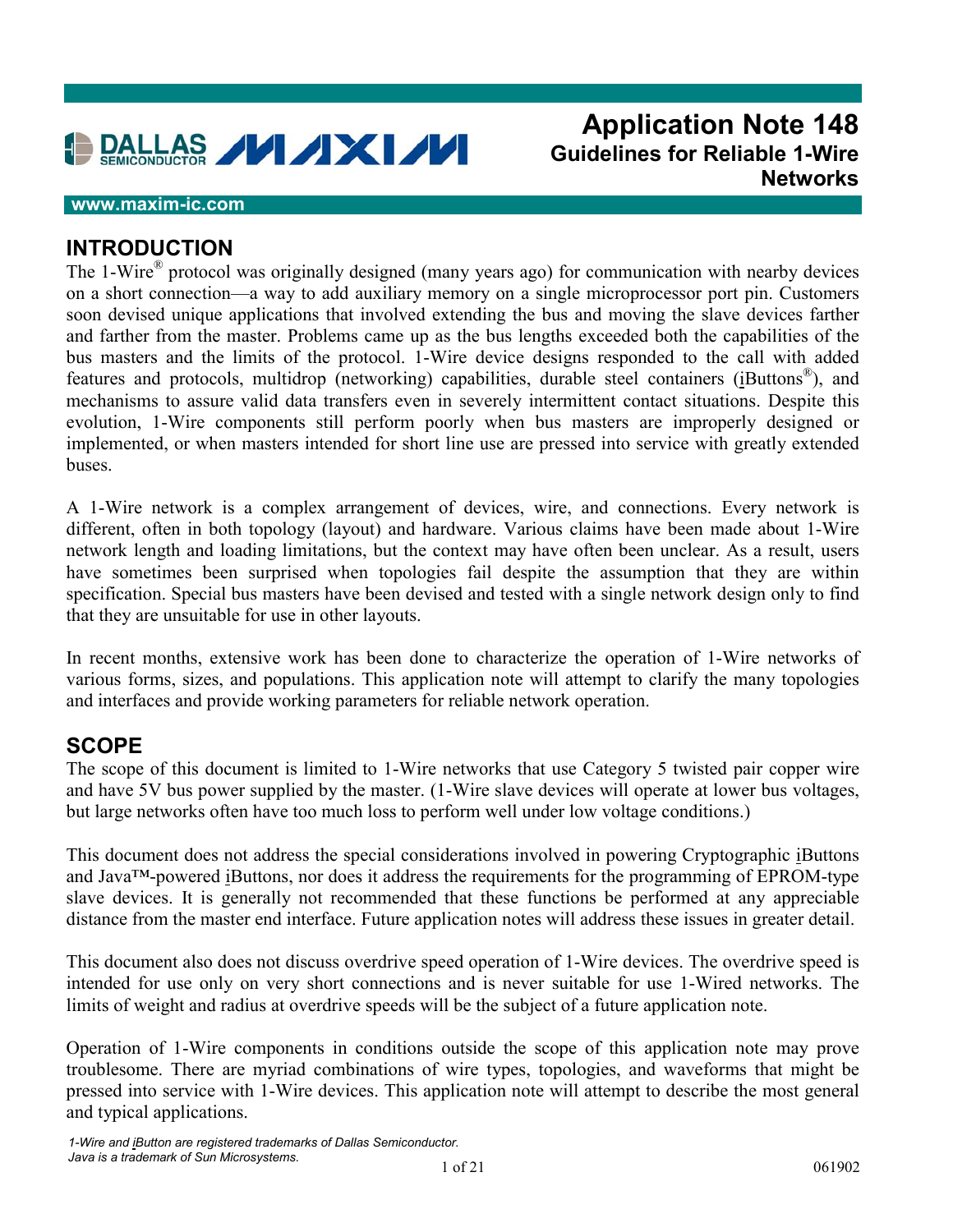## **PRECEDENTS**

There have been many application notes, tech briefs, and other documents published over the years from a variety of sources, authorized and unauthorized alike, regarding 1-Wire implementations. As the world of 1-Wire devices and systems has grown and evolved, some of the information in these documents has been augmented, modified, or sometimes even proven incorrect. Some misinformation may have been created before a complete analysis of large 1-Wire networks was completed, and some was perhaps based on anecdotal information. As the scope of 1-Wire networks has grown, much has been learned about those characteristics that make a large network reliable, and the devices themselves have undergone a process of evolution that continues in earnest today.

Very early applications information, for example, suggested the use of bus pullup resistors in the  $5,000\Omega$ range. While this value will work for reasonable, small networks, it cannot provide sufficient pullup current for large networks. These days,  $1,000\Omega$  pullup values, and sometimes even active pullup assistance circuits, are the norm. Also, previous applications data often neglected such things as impedance matching and slew-rate control, which we now know to be critical for reliable performance with long lines and short lines alike.

An extensive study has recently been completed with the goal of creating the ultimate bus interface and defining the limits for reliable 1-Wire networks, as well as to propose changes to the design of slave devices to improve them in this regard. Several topologies were defined, several master-end interfaces were assembled, and special testing software was written to find the limits of reliable network performance. This application note contains the information learned in those studies.

## **1-WIRE NETWORK TOPOLOGIES**

Although 1-Wire networks are often quite "free form" in structure, they can usually be fit into one of a few generalized categories based on the distribution of the 1-Wire slave devices and the organization of the interconnecting wires.

a) Linear Topology: The 1-Wire bus is a single pair, starting at the master and extending to the farthest slave device. Other slave devices are attached to the pair along its length without significant (>3m) branches or "stubs".



b) Stubbed Topology: The 1-Wire bus is a single main line, starting at the master and extending to the farthest slave device. Other slave devices are attached to the main line through branches or stubs 3m or more in length.

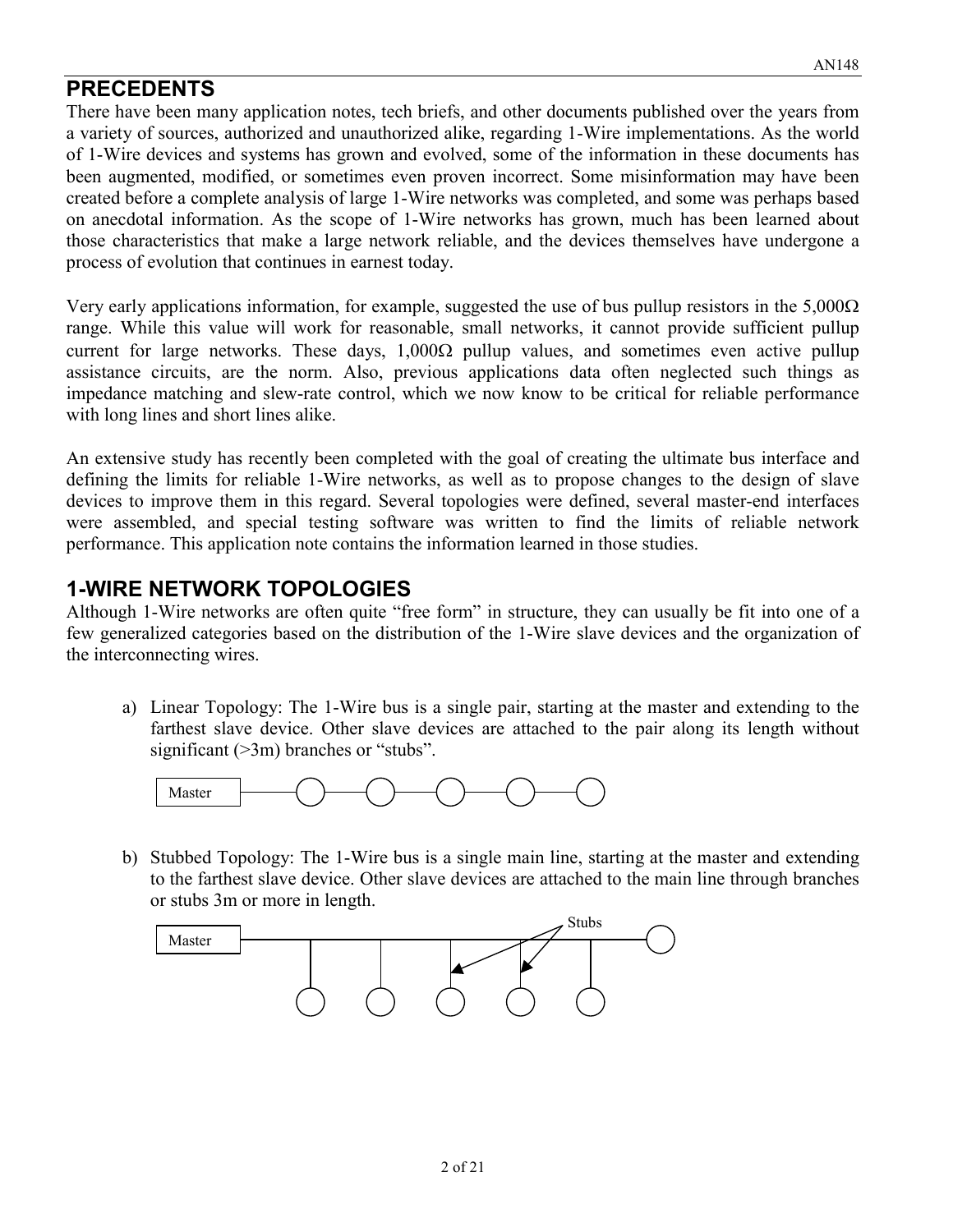c) Star Topology: The 1-Wire bus is split at or near the master end and extends in multiple branches of varying lengths, presumably with slave devices along or at the ends of the branches.



When different topologies are intermixed, it becomes much more difficult to determine the effective limitations for the network. As a rule, the designer should defer to the most conservative of the criteria in these cases.

## **1-WIRE NETWORK TERMINOLOGY**

When discussing 1-Wire networks, two terms have evolved that describe measurements that are critical to network performance. These terms are *radius* and *weight*.

- $\bullet$  The *radius* of a network is the wire run distance from the master end to the *furthest* slave device, in meters.
- $\bullet$ The *weight* of a network is the *total* amount of connected wire in the network, in meters.

For example, star configuration with three branches of 10m, 20m, and 30m would have a radius of 30m (the distance from master to the furthest slave) and a weight of 60m (the total length of wire in the network,  $10m + 20m + 30m$ ).

In general, the weight of the network limits the rise time on the cable, while the radius establishes the timing of the slowest signal reflections.

As a rule, no 1-Wire network may ever have a radius greater than 750m. At this distance, the protocol will fail due to the time delay of the cable. In practice, however, other factors usually limit the radius to smaller values than this.

## **SLAVE DEVICE WEIGHT**

Slave devices (iButtons and other 1-Wire devices) also add weight to a network. Each device adds weight similar to that of a small length of wire, so devices can be rated in terms of their equivalent wire weight. When a network is designed, the weight of the devices must be considered. A slave device in iButton form exhibits more weight than a slave device packaged as a soldered-in component. (iButtons have added mechanical and ESD protection made necessary by their mobility, which adds weight.) iButtons exhibit a weight of about 1m, and non-iButton type slaves have a weight of about 0.5m.

This means, for example, that connecting 100 iButton devices to the network will increase the total weight of the network by 100m, which will decrease the total amount of wire allowed by 100m. Circuit board traces, connectors, and ESD protection devices also add weight to a network.

Although weight is influenced by many factors, capacitance is clearly the largest single contributor. As a general rule, the weight contribution of ESD circuits and PC board traces can be related to their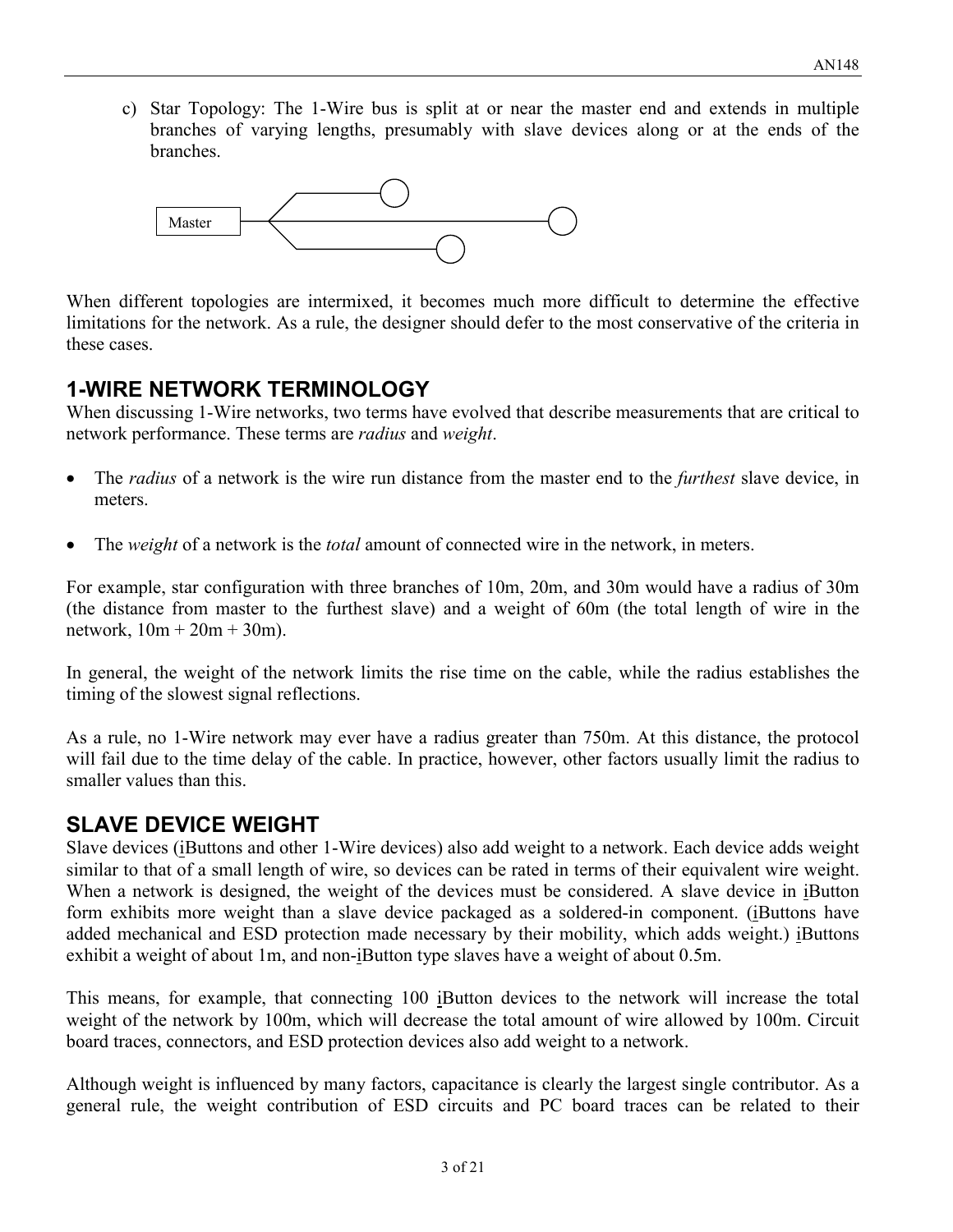capacitance by a factor of about 24pF/m. A circuit board trace or device that exhibits 24pF across the 1- Wire bus will add a weight of about 1m.

## **SWITCHED NETWORKS**

To allow networks to grow in complexity without growing in weight and radius, methods have been devised wherein the network is divided into sections that are electronically switched-on one at a time. Using 1-Wire switching devices, like the DS2409, the network may physically resemble one topology, but may electrically resemble another. In other words, a star configuration, with DS2409 switches on each branch where they diverge, would actually resemble a linear topology as each branch is switched in and the others are switched out.



The example above has the appearance of a star topology network with a radius of 150m and a weight of 450m. However, when each switched path is considered one-at-a-time, the network is actually a linear topology and the weight is only 150m.

As a rule, our discussion of nonswitched networks can be applied to each segment of a switched network.

# **1-WIRE NETWORK LIMITATIONS**

Several factors determine the maximum radius and weight of a network. Some of these factors can be controlled and some cannot.

The master-end interface has a great deal of influence on the allowable size of a 1-Wire network. The interface must provide sufficient drive current to overcome the weight of the cable and slave devices. It must also perform the 1-Wire waveform with timings that are within specification and are optimized for the charge and discharge times of the network. And, it must provide a suitable impedance match to the network so that signals are not reflected back down the line to interfere with other network devices.

When the network is small, very simple master-end interfaces are acceptable. Capacitance is low, reflected energies arrive too soon to pose a problem, and cable losses are at a minimum. A simple active (FET) pulldown and passive (resistor) pullup are sufficient. But, when line lengths become longer and more and more devices are connected, complex forces come into play and the master-end interface must be able to handle them.

Network radius is limited by the timing of waveform reflections, and the time delay produced by the cable, as well as by the resistance of the cable and degradation of signal levels. At about 750m, the delay in getting a response from a slave at the far end of the cable back to the master is simply beyond the limits of the protocol.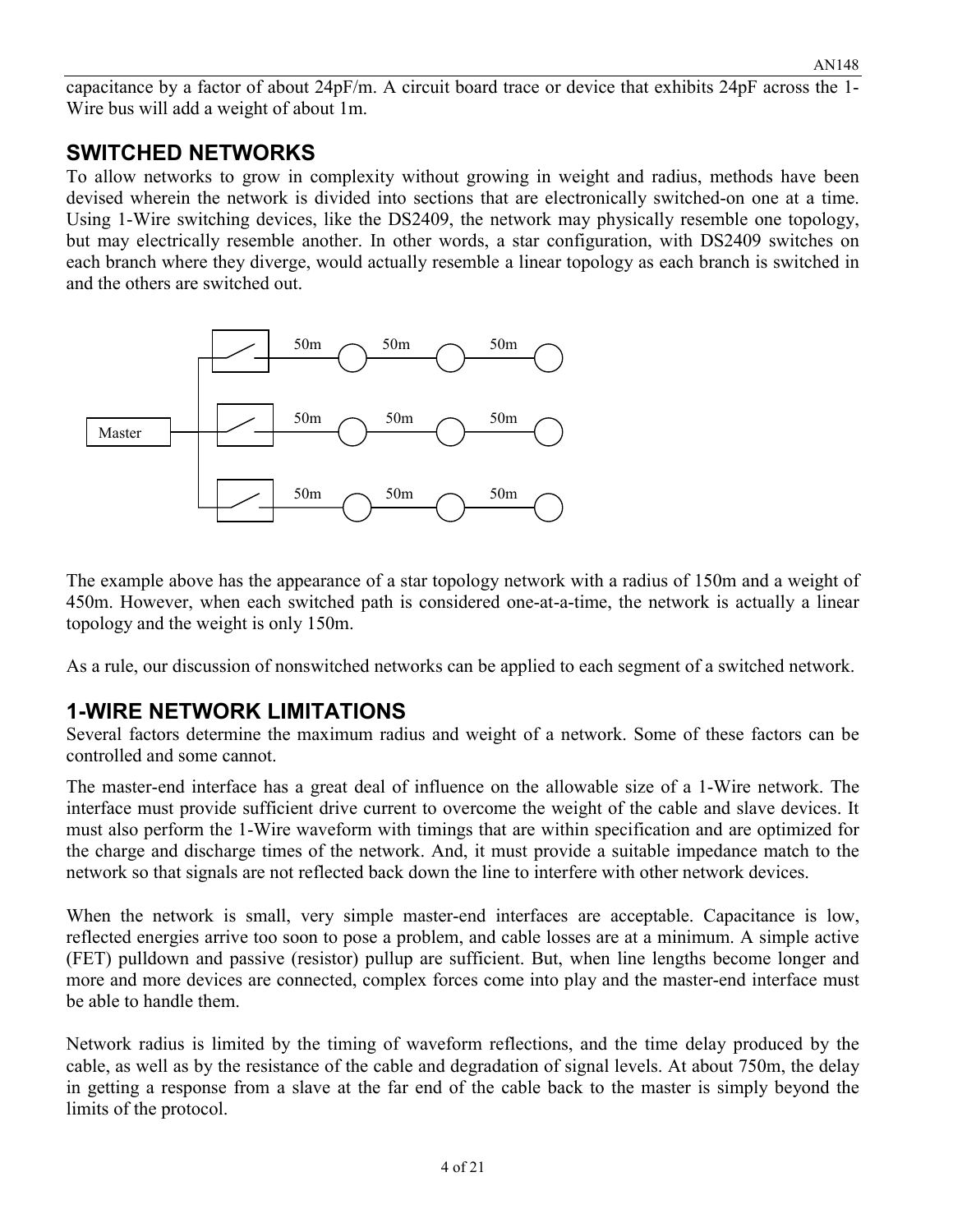Network weight is limited by the ability of the cable to be charged and discharged quickly enough to satisfy the 1-Wire protocol. A simple resistor pullup has a weight limitation of about 200m. Some clever 1-Wire master designs have overcome this using active pullups that provide higher currents under logic control, and have extended the maximum supportable weight to over 500m, but at the expense of a much more complex master-end interface. Nonetheless, the ability to drive 400m of cable and communicate with 100 iButton devices at the same time is often well worth the added expense.

## **PARASITE POWERING ISSUES**

The 1-Wire waveform must not only be sufficient for communication but must also provide operating power for the slave devices. Each slave "robs" power from the bus when the voltage on the bus is greater than the voltage on its internal energy storage capacitor. When the weight of the network becomes excessive, the current delivered by the master may not be sufficient to maintain operating voltage in the slaves.

The worst-case scenario for parasite power is a very long sequence of zero bits issued by the master. When this occurs, the line spends most of its time in the low state and there is very little opportunity to recharge the slaves. If the bus reaches a sufficient voltage during the recovery time between bits, and the recovery time is long enough, there is no problem. As the internal operating voltage in the slaves drops, the ability of the slave to drive the bus to make zero bits is reduced, and the timing of the slave changes. Eventually, when the parasite voltage drops to a critical level, the slave enters a reset state and stops responding. Then, when the slave again receives sufficient operating voltage, it will issue a presence pulse and may corrupt other bus activity in doing so. When a network has insufficient energy to maintain operating power in the slaves, failures will be data-dependent and intermittent.

## **STAR TOPOLOGIES**

Testing has shown that unswitched star-type network topologies (those with several branches diverging at the master) are the most difficult to make reliable. The junction of various branches presents highly mismatched impedances to the master, and reflections from the end of one branch may travel distances equal to nearly the weight of the network (rather than the radius) causing data errors. For this reason, the unswitched star topology is not recommended, and no guarantees can be made about performance in these topologies. *Again, unswitched star-type topologies are not recommended.*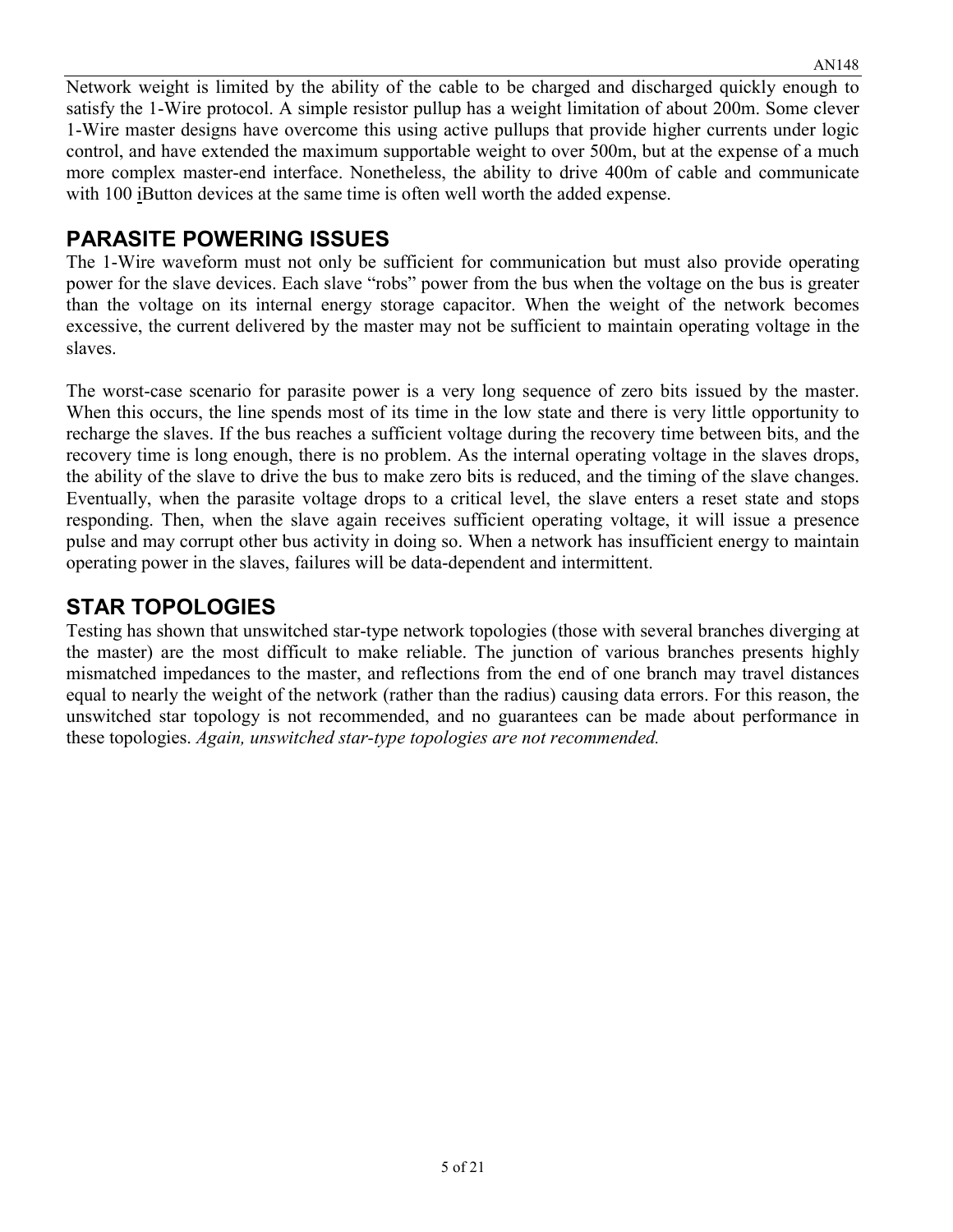## **DISTRIBUTED IMPEDANCE MATCHING**

The goal of all 1-Wire bus designs has always been one of minimalism and simplicity (resulting in low cost). The use of components distributed out into the network, other than the slave devices themselves, has always been avoided. Nonetheless, some customers have experimented (and had success) with various methods for improving bus reliability by trying to reduce the impact of stub connections using distributed resistors.

When a stub is connected to a 1-Wire bus, there is an impedance mismatch at the point where the stub is connected. Reflections from the end of the stub return to the main trunk, delayed by the length of the stub. These reflections may then cause problems for other slave devices on the network. A resistor in series with the stub will reduce the severity of the mismatch, and will also reduce the amplitude of the reflected energy, and thereby isolate stub-generated reflections from the main trunk.



Perhaps the most successful implementation of this idea has used  $150\Omega$  resistors at each point where a stub is connected to the main trunk. This reduces the mismatch at the connection point by about 20%, and attenuates the resulting stub reflections by about 40%. However, the added resistance also degrades noise immunity by about 80%, so caution must be observed. (Tests have also shown good performance using  $100\Omega$  resistor values, which do not degrade noise immunity quite as much.)

#### **Note:**

The DS2480B master end interface device (used in the DS9097U PC interface and some other 1-Wire bus interfaces) has a dynamic pullup that is adversely affected by this added resistance, and so this method will fail with this type of interface. Successful application of the distributed resistor method has always been done using a custom master end driver with an elevated data input threshold.

## **PRESENT AND FUTURE MASTER-END INTERFACE DEVICES**

A number of master-end interfaces for personal computers have been made over the years, and a wide variety of methods have been employed to interface 1-Wire networks to microcontrollers, but there has been little consistency in their design. Each master was designed with a different intended use, and was not always reliable when pressed into alternative service. The master-end hardware is often a critical factor in determining the limitations of a 1-Wire network design. Simple hardware interfaces intended for short wires and nearby iButton probes may not do a very good job when connected to larger networks and complex wiring schemes. Some complicated drivers intended for very long lines perform poorly when used with short and medium length networks.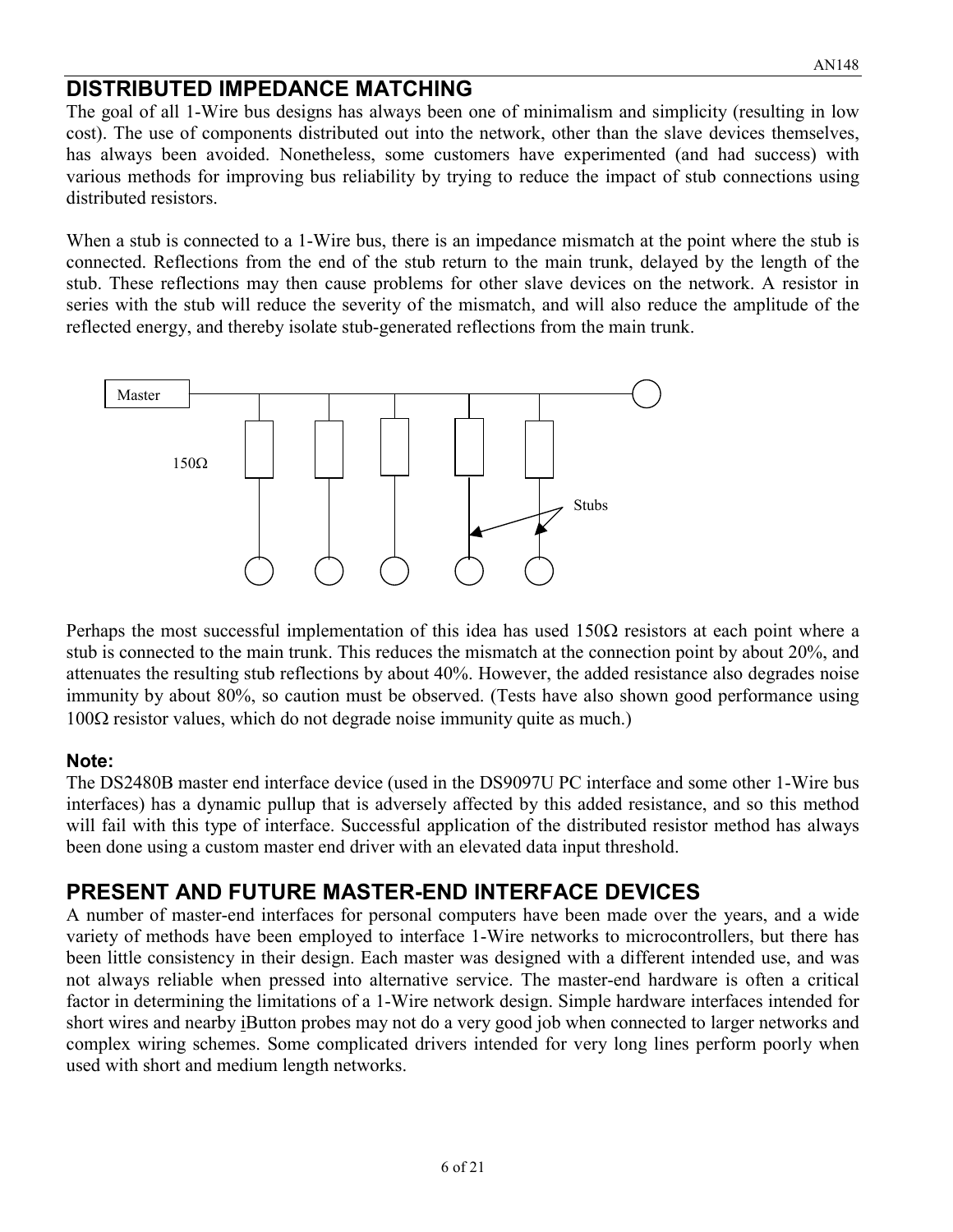The master-end hardware interfaces in most common use today are:

- a) DS9097 PC Serial Port Adaptor (not for new designs)
- b) DS9097U PC Serial Port Adaptor (DS2480B-based)
- c) DS1410E PC Parallel Port Adaptor
- d) DS9097U-E25 PC Serial Port Adaptor w/EPROM programming
- e) Microcontroller port pin with  $2k\Omega$  pullup resistor
- f) Microcontroller with slew-rate limited FET and 1K ohm resistor
- g) Microcontroller with advanced bus interface
- h) Microcontroller with DS2480B bus interface

Each of these commonly used master-end interface devices is different. Each has different resources available on the computer port to which it is attached, and each was designed for a different application. Indeed, not all of these devices are well suited for the more complex networks that customers have begun to implement. Though newer, better master-end hardware is being designed and tested, users need to be aware of the current and future limitations on the scope of 1-Wire networks.

A master-end integrated circuit, the DS2480B serial-to-1-Wire converter, is used in the DS9097U series of adapters and in some other 1-Wire bus ready products. The DS2480B was designed for efficient longline operation at the expense of some reliability on short and medium length networks. This has caused some confusion with users. A simple, inexpensive R-C circuit can be applied between the DS2480B and the network that will greatly improve short- to medium-length network performance and reliability. (See Appendix D.)

The "Microcontroller with advanced bus interface" mentioned in the above list is a new circuit that is being developed to incorporate the best of all drivers and provide the most reliable and versatile masterend interface available. This interface is shown schematically in Appendix C.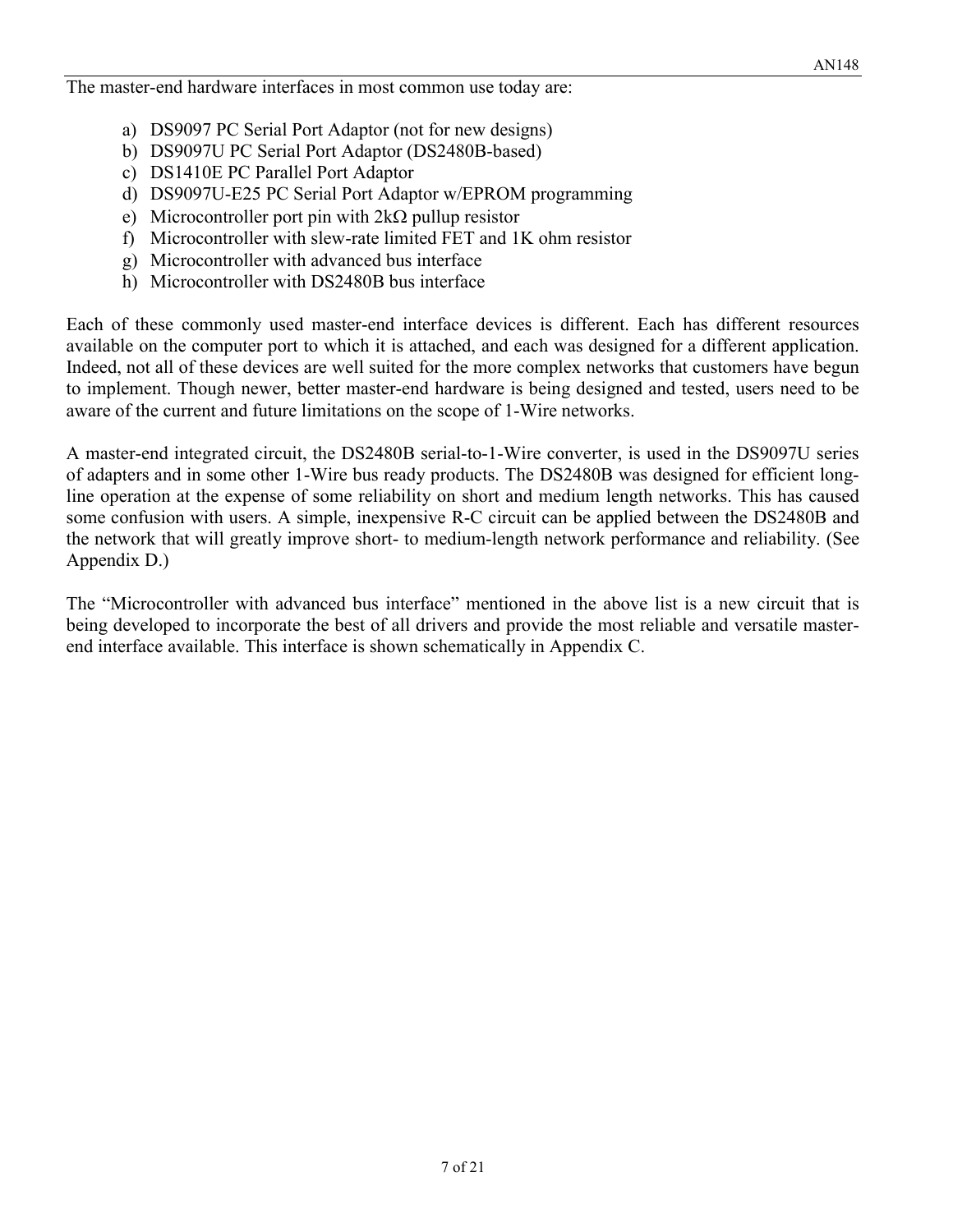## **RECOMMENDATIONS FOR CURRENTLY AVAILABLE INTERFACES**

Extensive 1-Wire bus testing has produced data on working limits that should be observed when using the available standard interface devices listed above. The following are suggested limitations that should be observed when designing 1-Wire networks with these masters:

Simple microcontroller **port pin interfaces** are not capable of the drive currents necessary to support large- or even medium-sized networks. The pullup resistor value is often limited by the port pin pulldown capability to around  $2,200\Omega$ , which precludes heavy networks (networks with high weight values). Portpin-only interfaces should be limited to networks with a tabletop radius and weight, about 3m maximum. (See Appendix A.)

Microcontroller interfaces that include a **FET driver with slew rate control** and a 1,000 $\Omega$  pullup resistor can support medium-sized networks. A radius of up to 200m, and a weight of up to 200m, can be reliably supported using this interface. (See Appendix B.)

The **DS1410E** parallel port interface was designed for use with very short (local) iButton probes. It is not recommended to support medium or large 1-Wire networks. Radius should be limited to tabletop distances for this master, on the order of 3m. Weight should be under 40m.

The **DS9097** serial port interface was designed for use with very short (local) iButton probes. It is not recommended to support medium or large 1-Wire networks. Radius should be limited to tabletop distances for this master, on the order of 3m. Weight should be under 40m.

**DS2480B**-based masters (**DS9097U, TINI**)—When using this master on networks over 1m, the R-C filter should always be included (see Appendix D). Using the filter, this master can reliably support a network with a radius or weight of up to 200m. It is important to note that the DS2480B interface device has variable timings that can also be used to improve 1-Wire network reliability and performance. These timings are set to optimum values by some software (like TMEX) but may not be adjusted by all software. Proper timings are critical to reliable network performance. (See Appendix E.)

The **Advanced Bus Interface** is a specially designed circuit for use with large and small 1-Wire networks. It has special provisions to operate reliably when connected to a network with high weight and radius values, up to 500m. (See Appendix C.)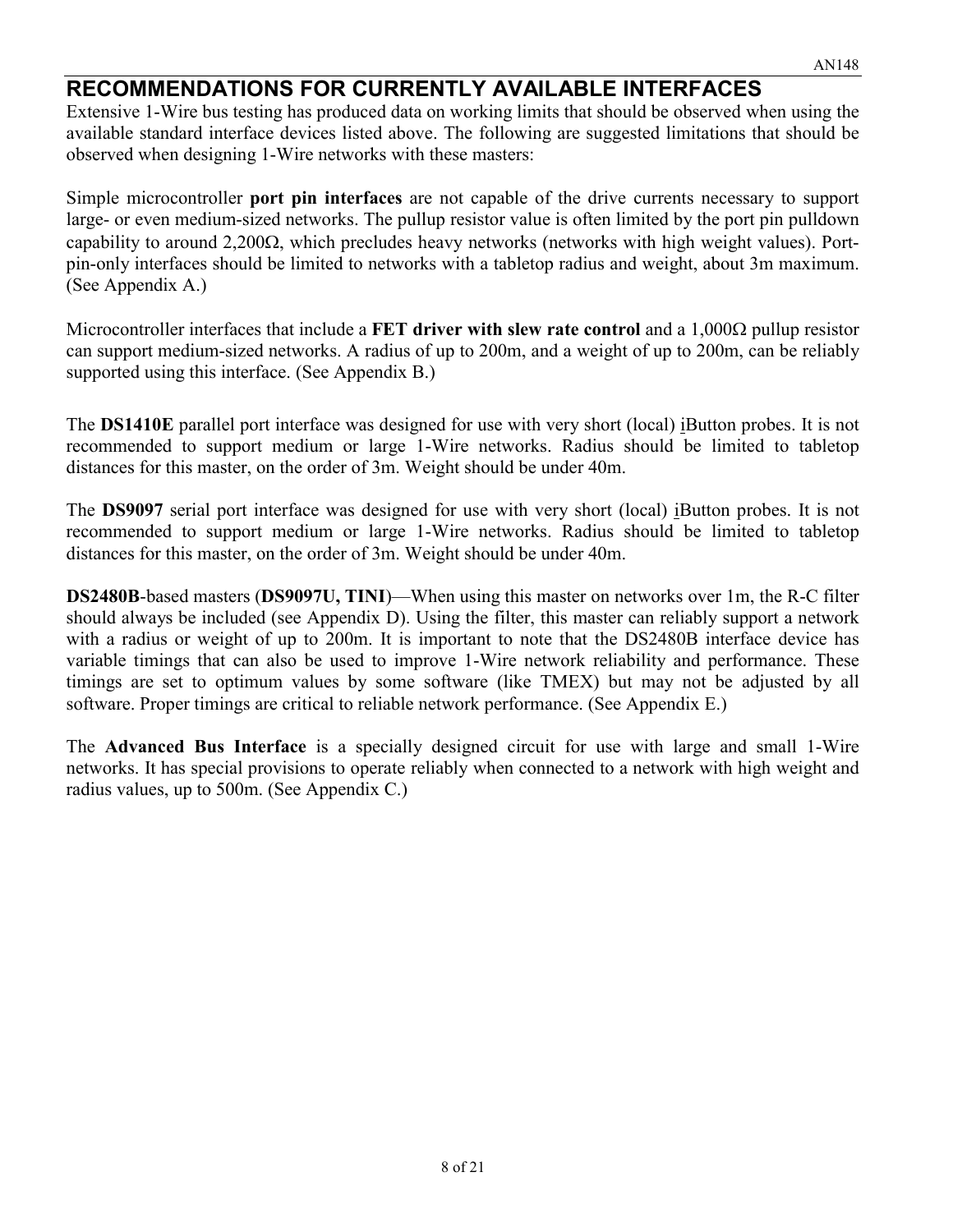## **WHAT MAKES A RELIABLE 1-WIRE NETWORK?**

When a 1-Wire network fails, the failure often manifests itself as a mysterious "loss" of a device when the searching algorithm is performed. Devices that are physically present may appear and disappear in the search results. Sometimes, a seemingly minor change in the network or devices will have a radical effect on the outcome of device searches. Why does this happen?

Of all the activity that occurs on a 1-Wire bus, device searches are the most complex and the most difficult to perform in the presence of bus problems. Searches are the only time when more than one slave device may drive the bus low at the same time (with the exception of presence pulses). This means that bus conditions during searches are much different than during normal communications with a single selected slave device. If any of many slave devices misses an edge or fails to discriminate a pulse, then it will be out-of-step with the search algorithm and will cause errors in subsequent bits of the search. This means that a bus problem that causes a glitch on the rising edge of the waveform, or a failure of the waveform to reach a valid low level, or the starvation of any device for power during the search, will cause the search to fail. Most search algorithms handle a search failure by terminating the search algorithm and starting over, so yet undiscovered devices will seem to drop from the search when this occurs. Despite the fact that the failure occurred in one bit of one slave device, any number of slaves may be affected.

Searching algorithms typically assume that devices may be missed due to noise. It is also possible in networks that include touch-contact iButtons that the connection of new iButtons to the network may include momentary short circuits and the inevitable presence pulse from the newly arrived device. If the timing of these events is unfortunate, they will interfere with search activity. These algorithms deal with problems like these by removing slave devices from their list of discovered slaves only after the devices have been observed missing for a period of time, called the "debounce" period.

The causes of search failures vary widely. Among the most common are starvation of parasite power (with large radius, heavy networks), reflections on waveform edges (with small and medium radius, lightweight networks), and false triggering of the dynamic pullup in DS2480B-based interfaces due to ringing in the waveforms falling edges.

Search failures often appear to be highly sensitive to minor variations in the network, the slaves connected on the network, or "the phase of the moon". This is because the network under scrutiny is in a borderline state, and very small variations may cause searches to succeed or fail. In other words, a network that appears to be successful because all the devices are reliably found in the search algorithm may actually be near the edge of failure. Minor degradation may suddenly produce seemingly catastrophic failures (remember, all it takes is one faulty bit to make a search stop and parts disappear). This is why it is critical for the user to adhere to the published specifications and guidelines to assure reliable networks with good safety margins and tolerance of variations in cable, devices, and connections.

A network that reliably and consistently performs searches can generally perform any other 1-Wire function reliably.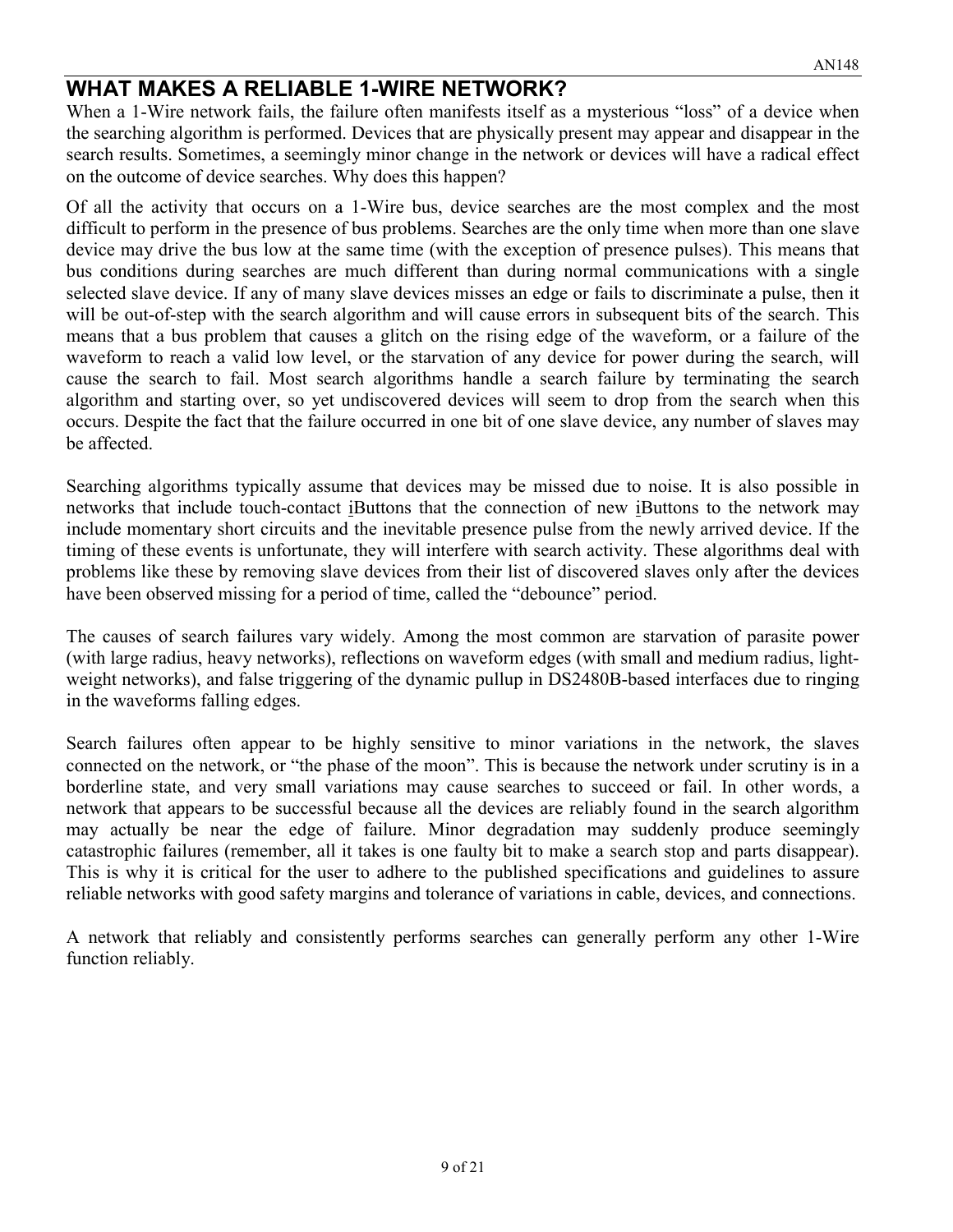## **INCORRECT 1-WIRE TIMING**

When software (firmware) is used to generate 1-Wire waveforms (sometimes called "bit-banging" the waveform) it is easy to make mistakes that don't show up right away. By far the most common mistake made in programming the 1-Wire master is to sample data from slaves too late after the leading edge of the time slot. Slave devices may vary in their timing over a wide range as temperature and voltage vary. They may also change from batch-to-batch due to process variations. A design in which the waveform is sampled at 30 $\mu$ s might have complete success in the lab, and may even go into production, committing the illegal timing to shipped products. Later, when batch or conditions change and the slave parts move from 32µs to 29µs, his master end interface fails. It is critical that waveform parameters be verified by the specifications despite seemingly perfect system operations in the lab environments.

A future application note will provide a checklist that a master-end designer can use to self-certify his design and be sure that it meets all the required specifications.

## **CONCLUSIONS**

As with any electronic component, supporting electronic systems must meet the device specifications, under all conditions of use, to assure reliable operation. As customers implement iButton and 1-Wire systems and networks, care must be exercised to be sure that reliable device communication can always be performed.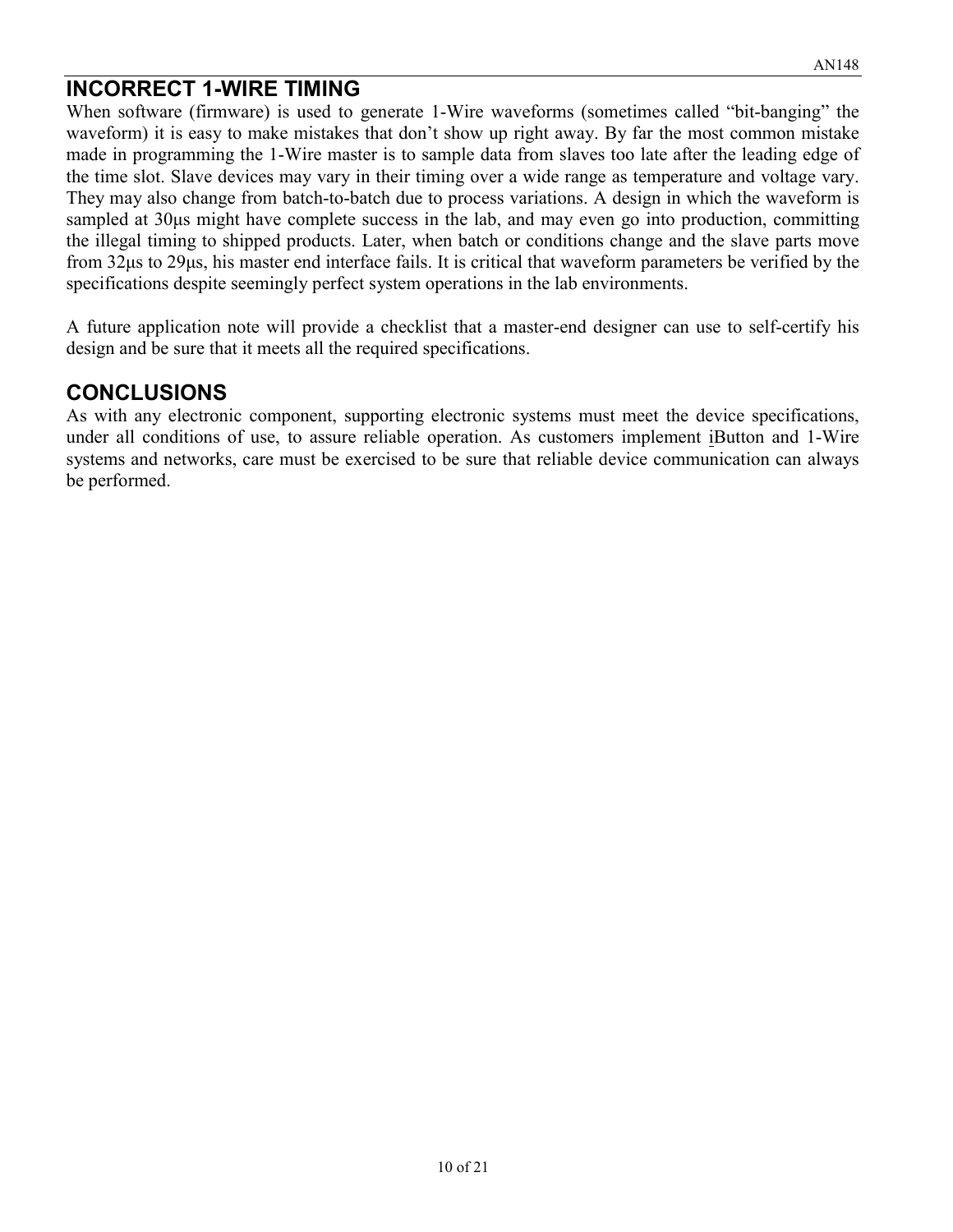## **APPENDIX A—TYPICAL CPU PORT PIN-ONLY INTERFACE**



# **APPENDIX B—IMPROVED CPU BUS INTERFACE**

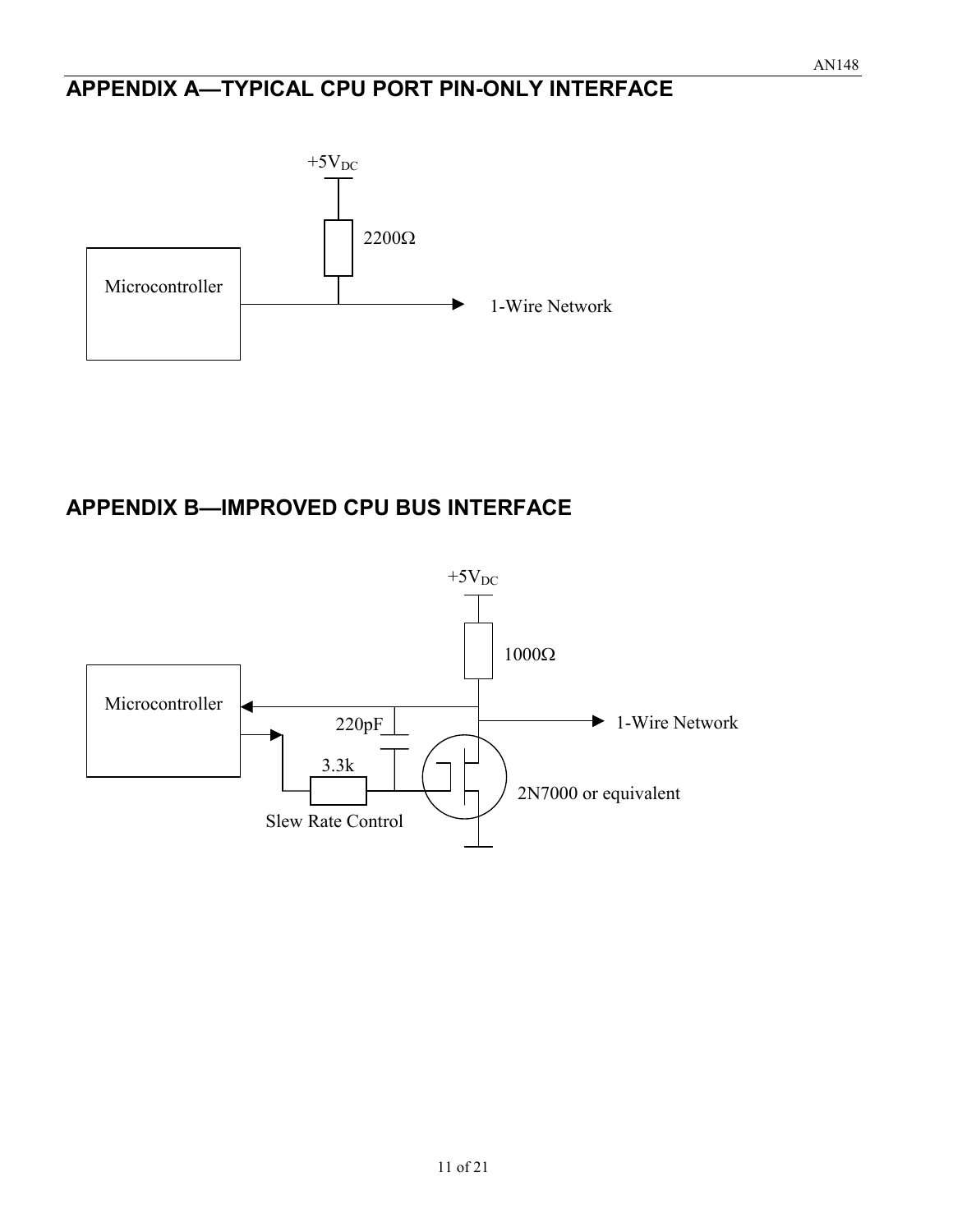#### **APPENDIX C—ADVANCED 1-WIRE NETWORK DRIVER**



This master-end interface circuit uses "intelligent" (software-controlled) strong pullup to accomplish reliable operation in networks from very lightweight to very heavy, up to 500m. Careful impedance matching (of both the high and low drivers) also extends the radius limit to 500m. The pullup is turned on whenever the 1-Wire protocol deems that the bus should be at a high level, and during reads after the bus has been sampled and found to be at a high level. (Strong pullup for powering Java iButtons and highcurrent sensors and programming EPROM devices is not shown here. See a future application note for details on the advanced interface circuit.)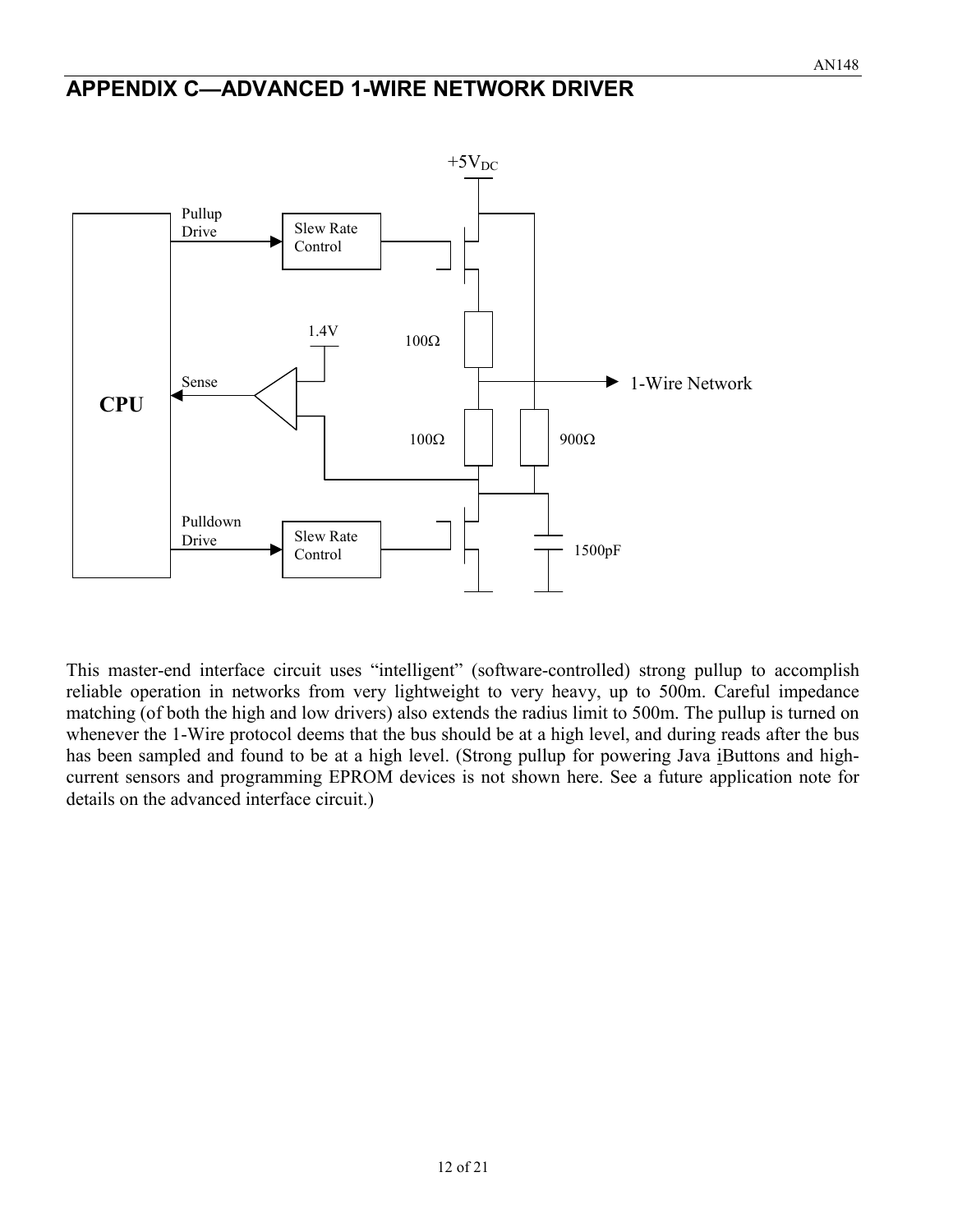## **APPENDIX D—R-C FILTER HELPS DS2480B INTERFACES ON SHORT-TO-MEDIUM NETWORKS**



DS9097U Type Adapter

This simple R-C filter improves DS2480B operation on short to medium length lines, with weights up to 200m. This filter should always be used on networks longer than 1m and under 100m when using DS2480-based master end interfaces.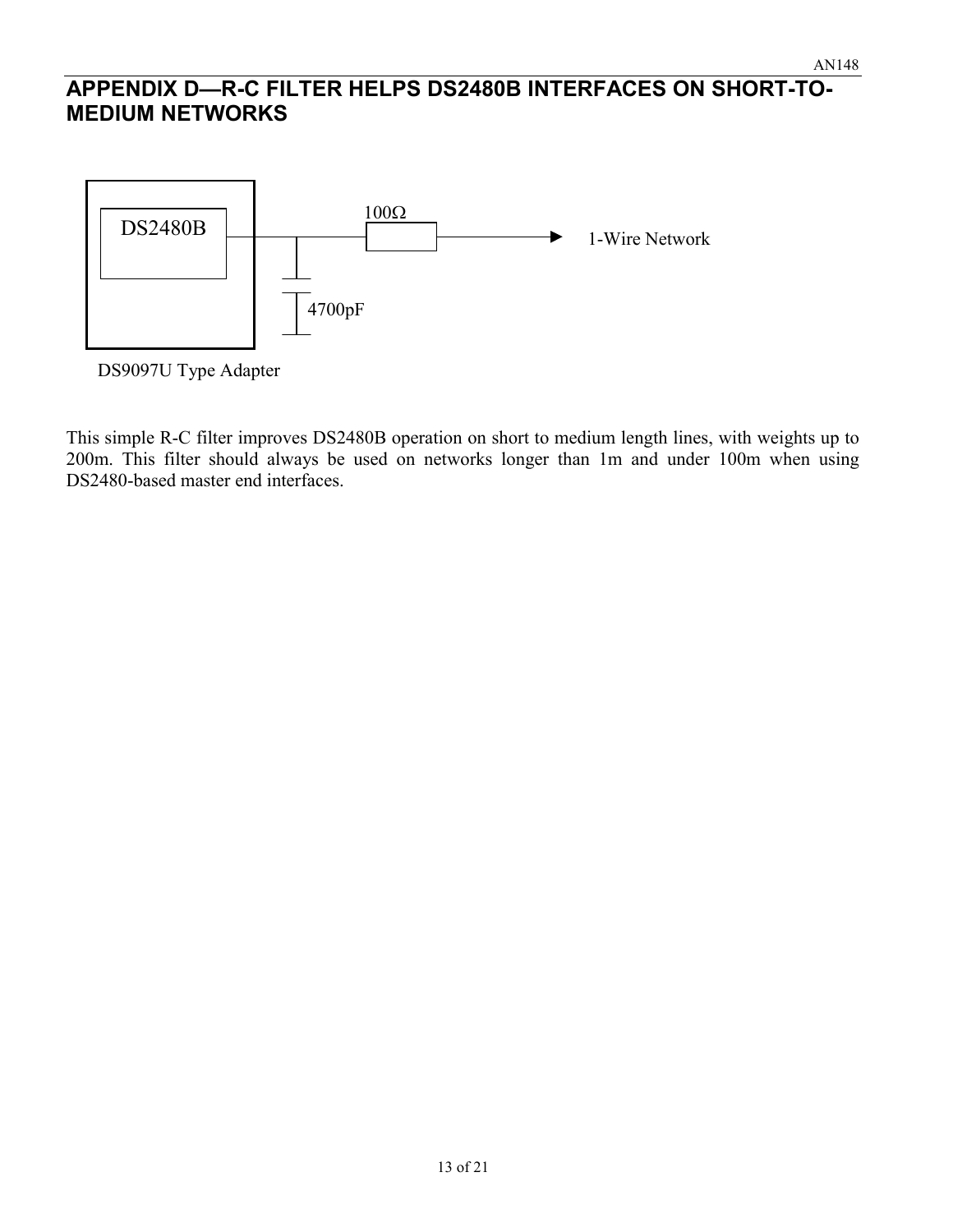## **APPENDIX E—OPTIMIZED DS2480B TIMINGS**

The DS2480B serial-to-1-Wire converter (used in the DS9097U series of PC interface adapters) has default 1-Wire timings that are optimized for small networks. These settings will not always perform well with medium or larger networks.

The timing and slew-rate settings in the DS2480B can be adjusted under software control. Indeed, the TMEX operating system makes some adjustment to these values as a matter of practice when used with this interface. Programmers should be aware that DS2480B interfaces should always be placed into "flex mode" and adjusted to optimized timing values for reliable performance. (See the DS2480B data sheet for detailed information on flex mode settings.)

Settings that may be adjusted in the DS2480B include the following:

**Pulldown Slew Rate Control**—This is the rate at which the bus is pulled from a high level to a low level. Excessively fast fall times (high slew rates) cause ringing and generate signals on the 1-Wire bus that are not necessary and may interfere with valid data waveforms. Excessively slow rise and fall times may not meet timing requirements, and may expose the transition period to the effects of noise and reflections.

**Write-One Low Time**—This is the length of the low-going pulse that begins each time slot. If this pulse is too narrow, the end of a long line may never reach valid low levels before the pulse is ended.

**Data Sample Offset/Recovery Time—This parameter defines when then data from slaves will be** sampled. If this parameter is too small, the line may not have sufficient time to rise to a valid high level before the sample occurs. If this time is too long, then slaves operating near the fast end of their range may be misread. This parameter also defines the time between bits, during which time the parasite capacitors in the slaves must recharge.

Testing with long and short bus lines has shown that the optimum timings for all networks areas follows:

| Pulldown Slew Rate          | $1.37V/\mu s$ |
|-----------------------------|---------------|
| Write-One Low Time          | $11\mu s$     |
| Data Sample Offset/Recovery | $10\mu s$     |

These timings provide the latest possible sample time (21µs, see note below) and the longest possible recovery time (10µs) along with a well-controlled slew rate.

*These timings apply only to networks where the pullup voltage is between 4.5V and 5.5V.*

## **1-WIRE TIMING SPECIFICATION AND SAMPLE TIME**

The 1-Wire device timing specifications call for a sample time (the point at which data from slaves is read by the master) at between 1µs and 15µs following the start of the time slot. The optimum sample time is 15µs. This allows as much time as possible for the time slot start pulse and then for the rise time of the cable, and yet does not violate the worst case fast slave device that could end a zero bit as early as 15µs.

In networks supporting the weight of cable and slaves, this 15µs specification rapidly becomes the limiting factor. However, because 1-Wire networks are almost always driven by masters that can guarantee 5V pullup power, we can narrow the specification and move the sample time to our advantage.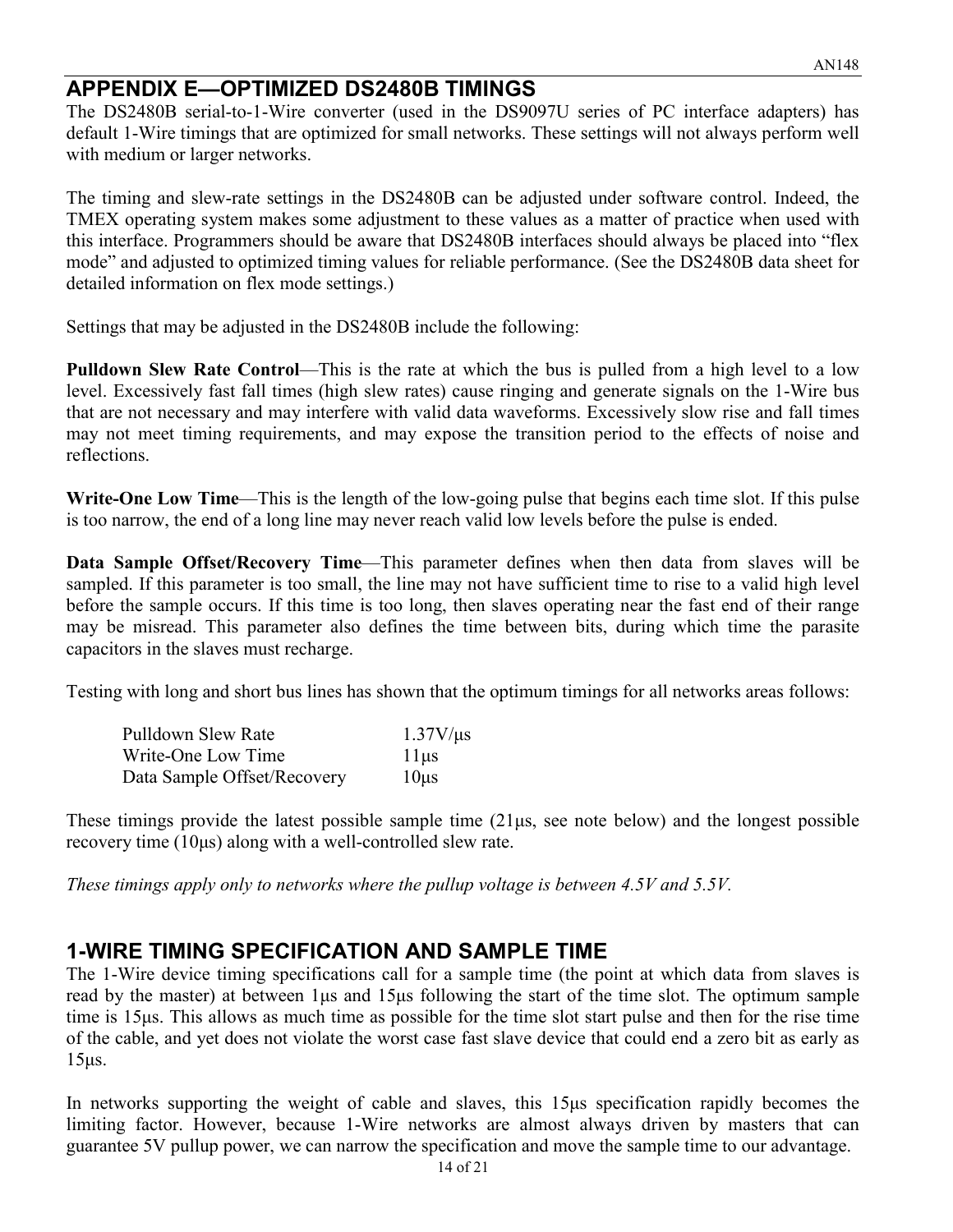The factors that affect the speed of 1-Wire slave devices are operating voltage and temperature. The specified operating range for 1-Wire slaves calls for a pullup voltage of between 2.8V and 6V, and temperatures between -40 $\degree$ C and +85 $\degree$ C. Given these operating conditions, the time base of a slave device could vary between 15µs and 60µs.

When we control the pullup voltage to a range of 4.5V to 5.5V, we also narrow the variation in slave timing to between 22µs and 60µs. This allows the sample time to be moved out to 21µs, which in turn supports more weight in the network (because it allows 6µs more time for the line to pullup to a valid high level when the slaves return one bits).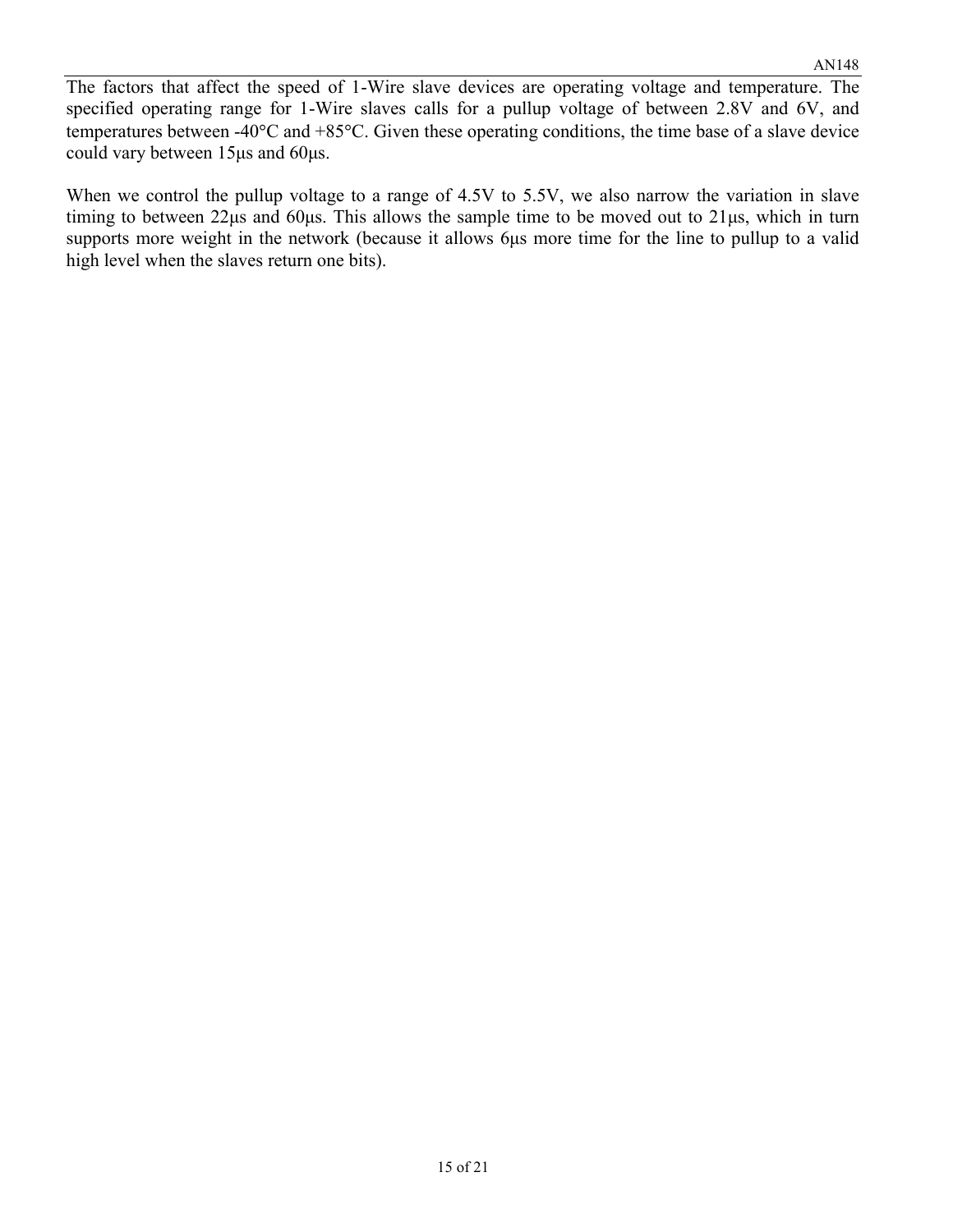## **Appendix F—Waveform Examples**

The following oscilloscope images depict various types of 1-Wire network waveforms in different situations. Please refer to the text and reference materials for detailed explanations of these waveforms and effects.



This image shows a bus reset and presence sequence, but more importantly it shows the difference between the behavior of the slew-rate controlled master and the uncontrolled slave device. The falling edge created by the master is clean and does not undershoot or ring. The falling edge caused by the slave device is uncontrolled, and it can be observed to cause ringing and undershoot on the bus.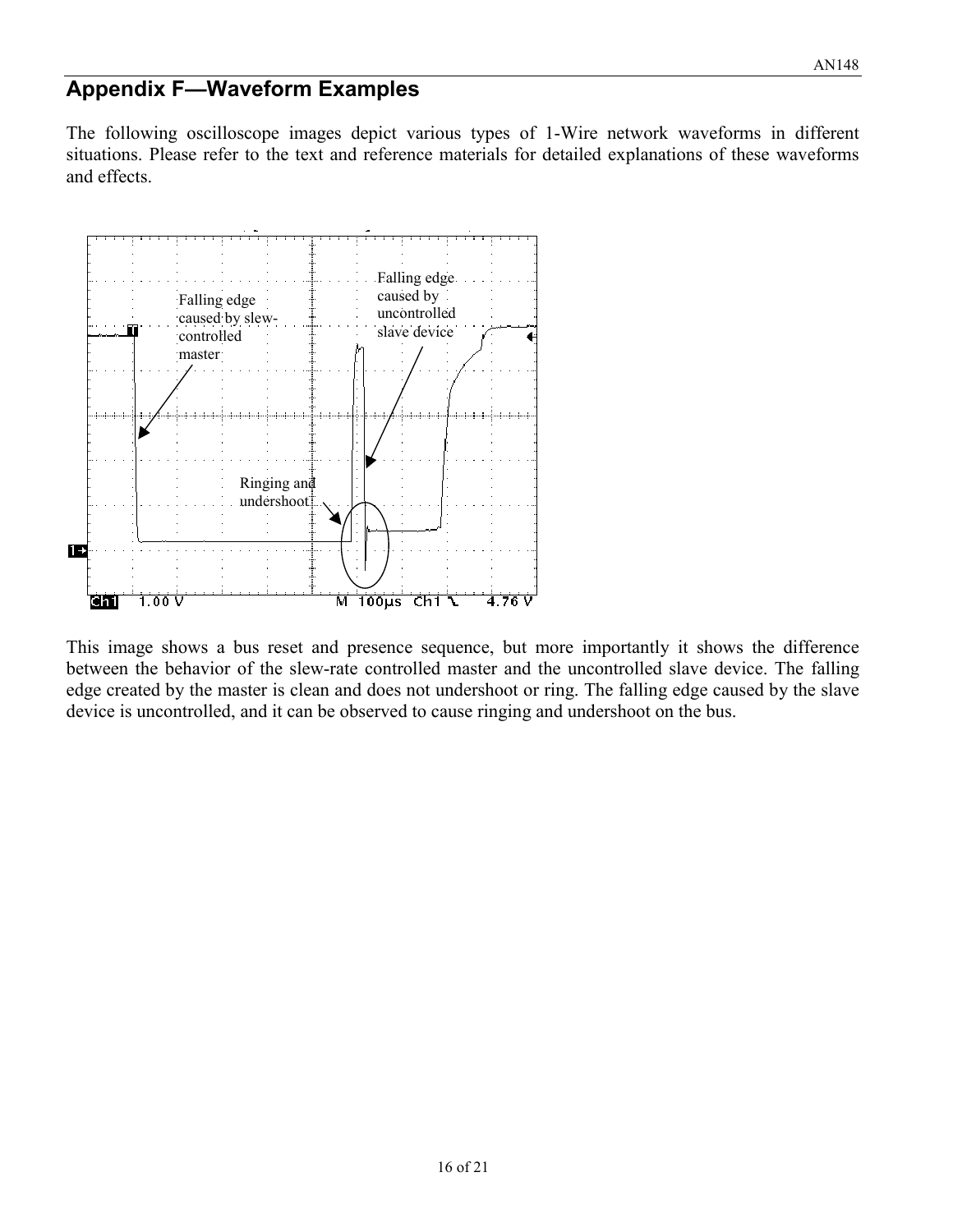

This image also shows a bus reset/presence sequence. The master pulls the bus low for 480 µs, which is longer than any time slot can hold the bus low. All the devices on the bus recognize this as a reset operation. slave devices respond to a bus reset by issuing a presence pulse. Multiple slaves will generate their presence pulses during the same period, and they will overlap to form a single pulse. (Note that the time base is 200µs per division.)



This image shows a "Read One" or "Write One" time slot. The master pulls the bus low for about 10µs and then releases it. Note the slew-rate controlled fall time. The time slot lasts for about 70µs, after which another time slot occurs. Note that the time base is changed to 10µs per division.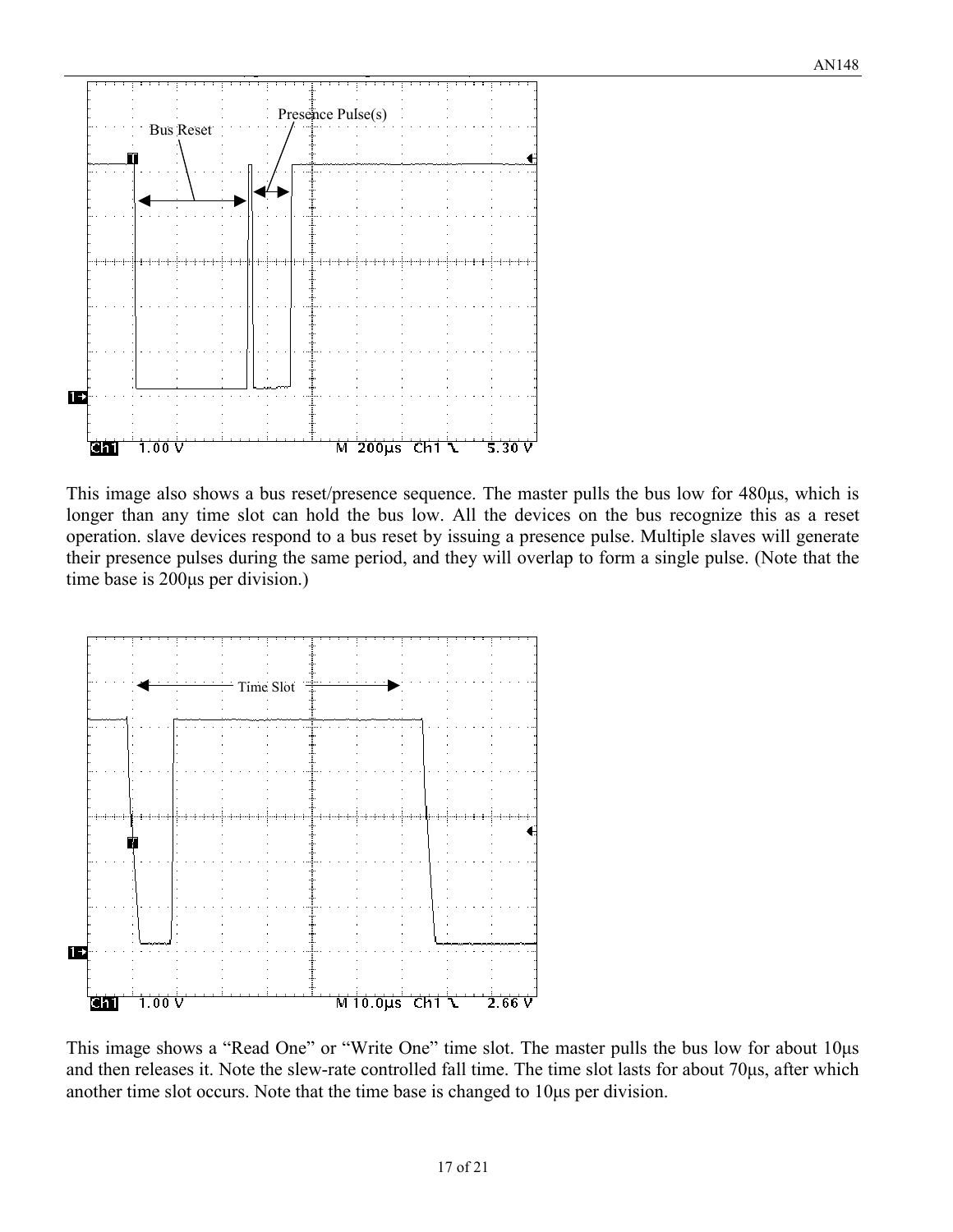

This image shows a "Write Zero" time slot. The master pulls the bus low for 60µs and then releases it for about 10µs before another time slot begins.



This image shows a "Read Zero" time slot. The master pulls the bus low for about 10µs and then releases it. However, a slave device is returning a zero bit by holding the bus low for a longer time. The slave device time base may vary between 22µs and 60µs. The master samples the bus at 20µs and so reads a zero bit in this example.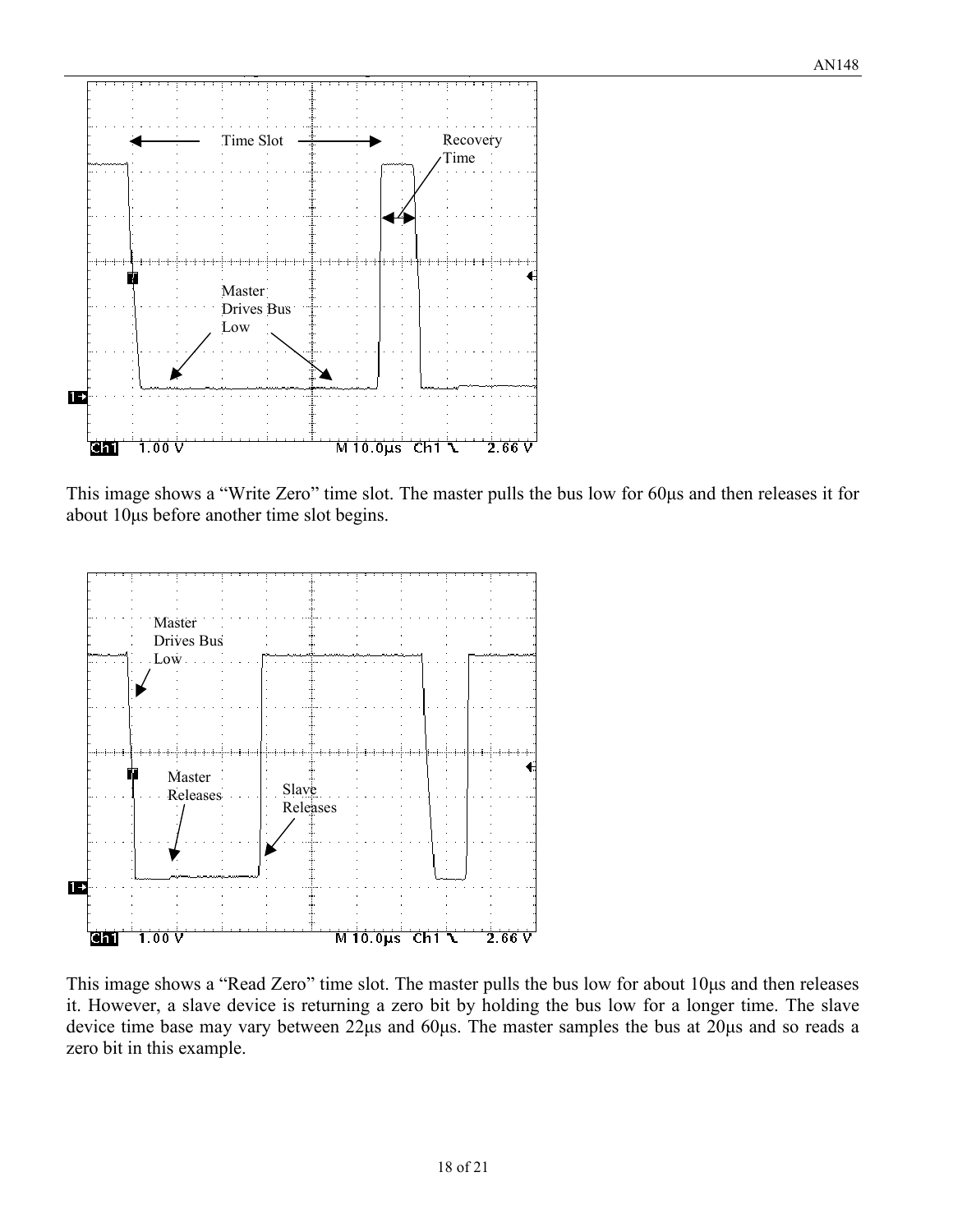

This image shows the effect of excessive weight when using a master with resistor pullup only. The network radius in this example is 1000 feet and there are 30 devices at the far end of the network. The reflections from the end of the network can be clearly seen, as can the very slow rise time. Note that although this is a Read One time slot, the data level at the sample time is borderline and could be misread by the master.



When rise time is insufficient, recovery time (the period between time slots) may be insufficient to allow the bus to reach a level sufficient to recharge the slave devices. In the image above, the average DC level that the slaves have to work with has become dangerously low. Slaves may reset due to power starvation, especially during long strings of Write Zero time slots.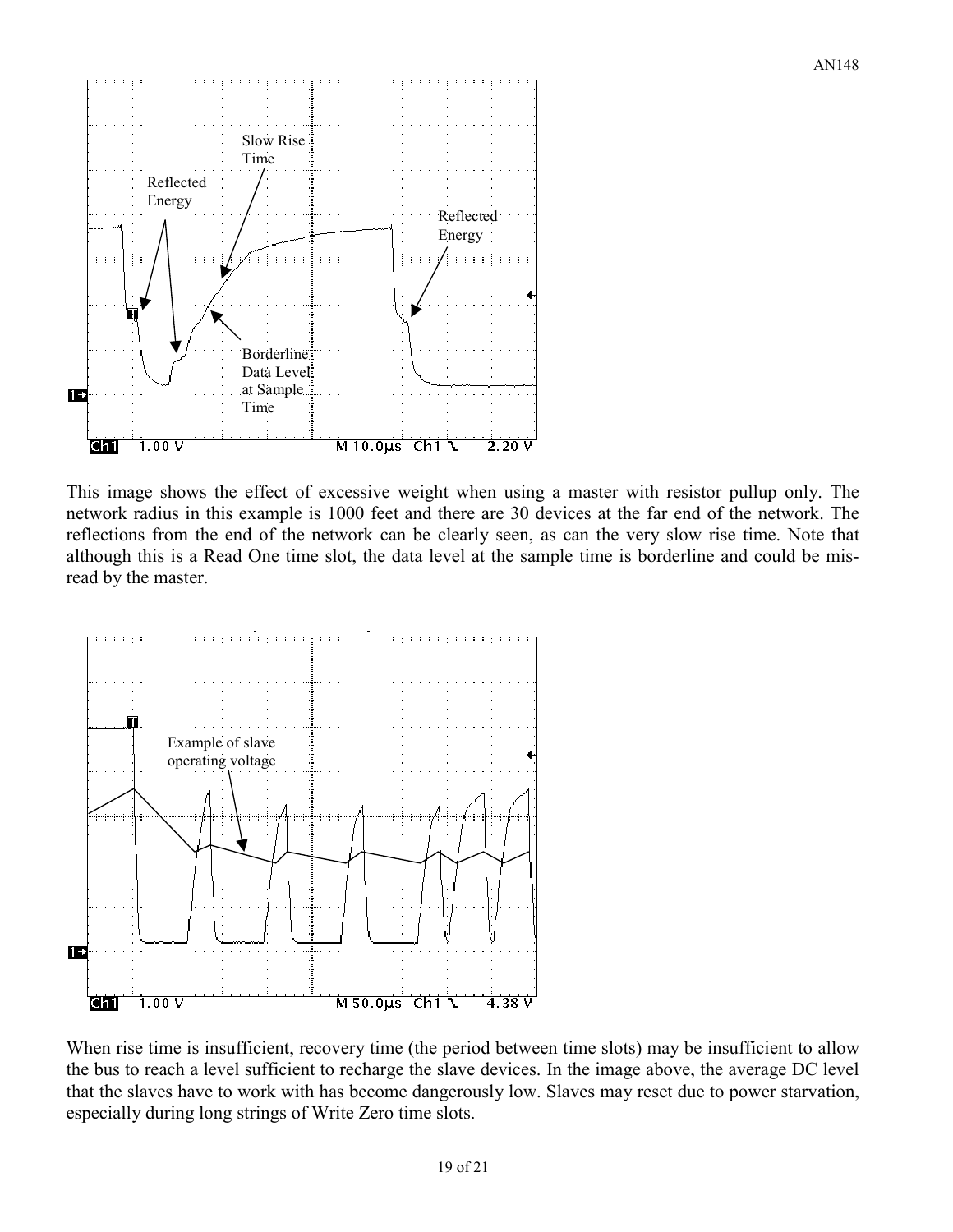

A more advanced network bus driver uses impedance matching and dynamic pullup to overcome the added weight of the long network and slave devices. This waveform shows a Read or Write One time slot and the action of the dynamic pullup.



Here is the same dynamic pullup operation in a Read Zero time slot.